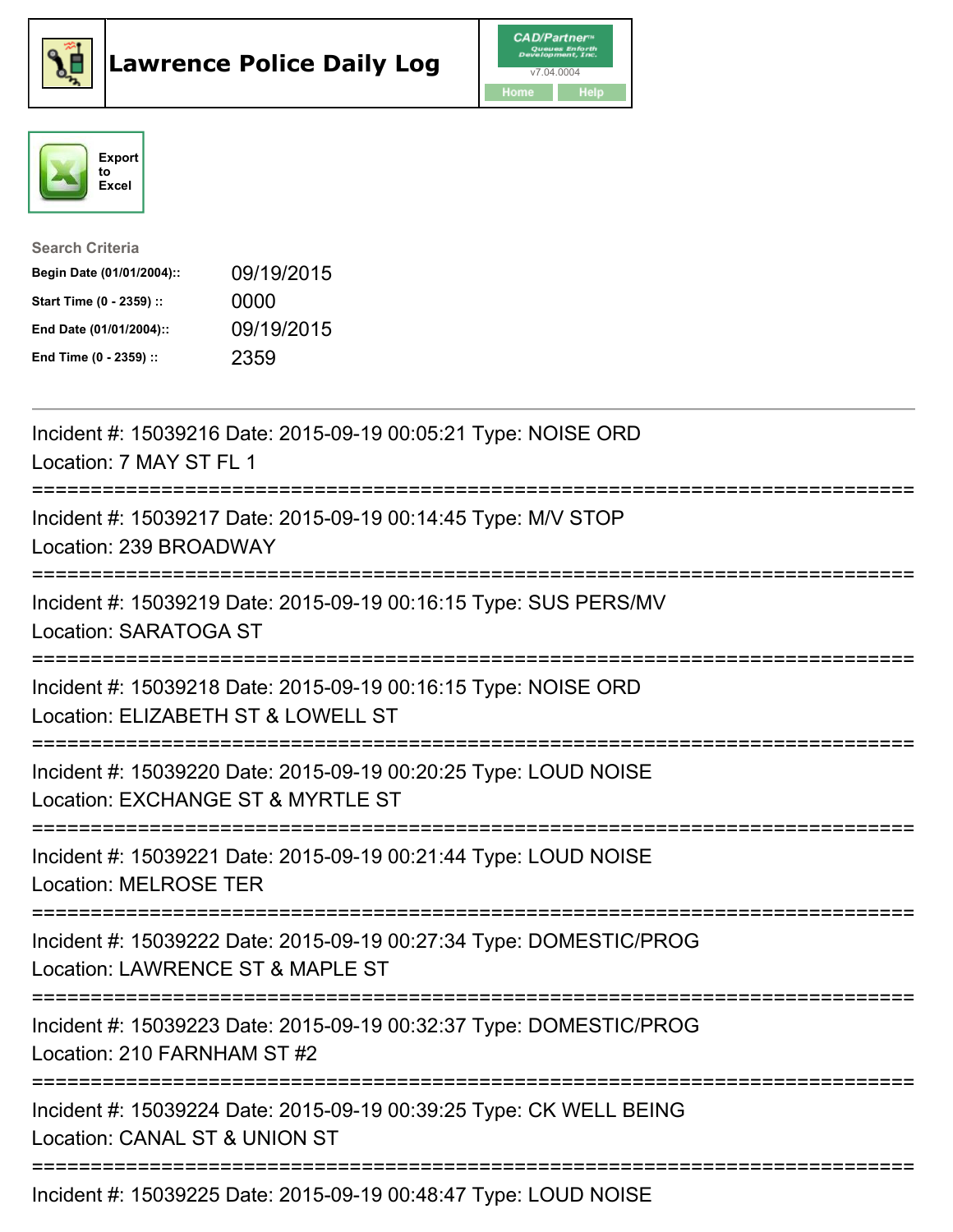Location: 10 GRAFTON ST #1 =========================================================================== Incident #: 15039226 Date: 2015-09-19 00:50:35 Type: SUS PERS/MV Location: 104 WATER ST =========================================================================== Incident #: 15039227 Date: 2015-09-19 01:01:56 Type: NOISE ORD Location: 19 PLEASANT TER =========================================================================== Incident #: 15039228 Date: 2015-09-19 01:09:31 Type: MISSING PERS Location: HAVERHILL ST & JACKSON ST =========================================================================== Incident #: 15039229 Date: 2015-09-19 01:14:04 Type: NOISE ORD Location: 47 MAY ST FL 1 =========================================================================== Incident #: 15039230 Date: 2015-09-19 01:15:14 Type: DISORDERLY Location: 64 MANCHESTER ST =========================================================================== Incident #: 15039231 Date: 2015-09-19 01:26:28 Type: CK WELL BEING Location: DUCK BRIDGE / S UNION ST =========================================================================== Incident #: 15039232 Date: 2015-09-19 01:31:38 Type: TRANSPORT Location: 1 MILL ST =========================================================================== Incident #: 15039233 Date: 2015-09-19 01:43:08 Type: DEATH SUDDEN Location: 640 HAVERHILL ST FL 2 =========================================================================== Incident #: 15039234 Date: 2015-09-19 01:45:46 Type: HIT & RUN M/V Location: 21 EXCHANGE ST =========================================================================== Incident #: 15039235 Date: 2015-09-19 01:54:29 Type: TOW OF M/V Location: TRESPASS / 101 AMESBURY ST =========================================================================== Incident #: 15039236 Date: 2015-09-19 02:10:57 Type: DISTURBANCE Location: EL CESAR RESTURANT / 99 ESSEX ST =========================================================================== Incident #: 15039237 Date: 2015-09-19 02:13:39 Type: HIT & RUN M/V Location: BROADWAY & TREMONT ST =========================================================================== Incident #: 15039238 Date: 2015-09-19 02:24:03 Type: DOMESTIC/PROG Location: 191 HOWARD ST FL 1 ===========================================================================

Incident #: 15039239 Date: 2015-09-19 02:29:30 Type: AUTO ACC/NO PI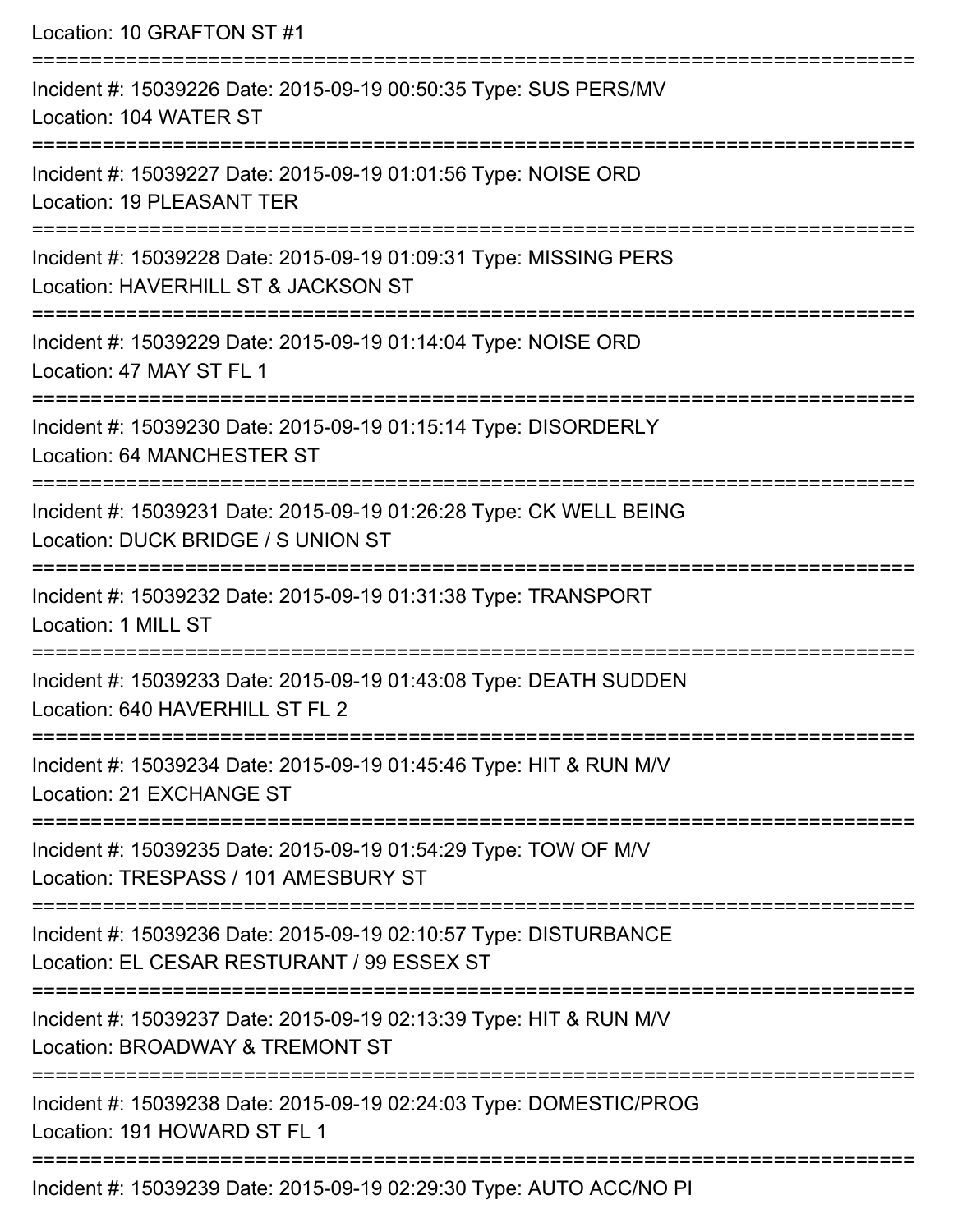| Incident #: 15039240 Date: 2015-09-19 02:47:29 Type: NOISE ORD<br>Location: BOXFORD ST & GARFIELD ST         |
|--------------------------------------------------------------------------------------------------------------|
| Incident #: 15039241 Date: 2015-09-19 02:49:59 Type: DISORDERLY<br>Location: SAM'S FOOD STORE / 389 BROADWAY |
| Incident #: 15039242 Date: 2015-09-19 02:54:49 Type: HIT & RUN M/V<br>Location: 25 ALDER ST                  |
| Incident #: 15039243 Date: 2015-09-19 03:34:43 Type: DISTURBANCE<br>Location: 51 ALLSTON ST                  |
| Incident #: 15039244 Date: 2015-09-19 03:47:16 Type: M/V STOP<br>Location: 16 WOODLAND ST                    |
| Incident #: 15039245 Date: 2015-09-19 03:54:58 Type: FIGHT<br><b>Location: ESSEX ST</b>                      |
| Incident #: 15039246 Date: 2015-09-19 04:09:53 Type: SHOTS FIRED<br>Location: 96 PARK ST                     |
| Incident #: 15039247 Date: 2015-09-19 04:19:11 Type: MAL DAMAGE<br>Location: 296 HIGH ST                     |
| Incident #: 15039248 Date: 2015-09-19 06:48:02 Type: ANIMAL COMPL<br>Location: SPRUCE ST & ARLINGTON ST      |
| Incident #: 15039249 Date: 2015-09-19 06:49:28 Type: DISTURBANCE<br>Location: 40 OAK ST FL 1                 |
| Incident #: 15039250 Date: 2015-09-19 07:00:56 Type: PARK & WALK<br>Location: BROADWAY                       |
| Incident #: 15039251 Date: 2015-09-19 07:27:30 Type: M/V STOP<br>Location: CEDAR ST & HAMPSHIRE ST           |
| Incident #: 15039252 Date: 2015-09-19 07:37:04 Type: ALARMS<br>Location: ESPERANZA ACADEMY / 198 GARDEN ST   |
| Incident #: 15039253 Date: 2015-09-19 07:41:56 Type: M/V STOP                                                |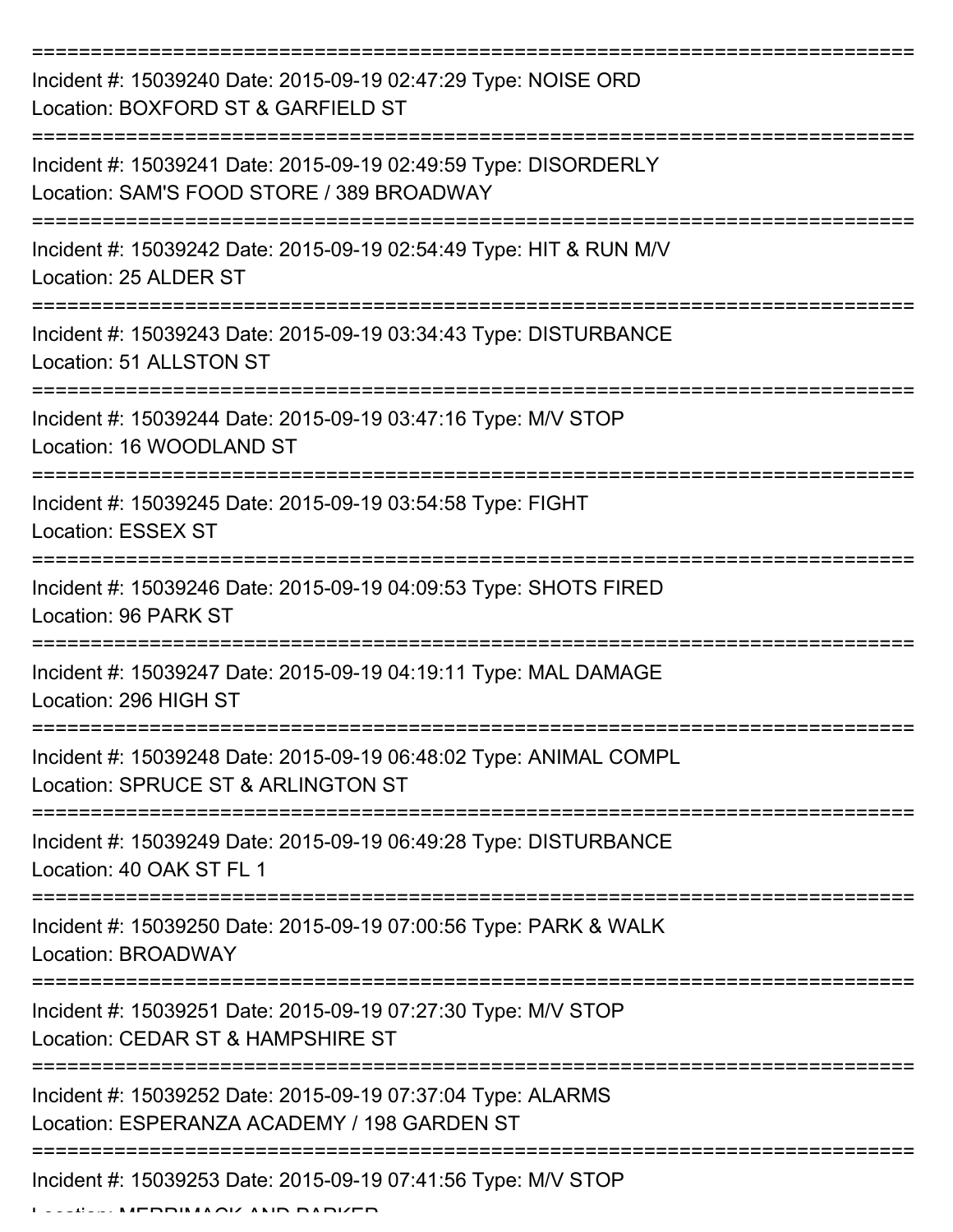| Incident #: 15039254 Date: 2015-09-19 07:45:51 Type: SUS PERS/MV<br>Location: 116 BEACON AV                                     |
|---------------------------------------------------------------------------------------------------------------------------------|
| Incident #: 15039255 Date: 2015-09-19 07:58:40 Type: GENERAL SERV<br>Location: MERRIMACK VALLEY CREDIT UNION / 500 MERRIMACK ST |
| Incident #: 15039256 Date: 2015-09-19 08:24:41 Type: ALARMS<br>Location: ARLINGTON SCHOOL / 150 ARLINGTON ST                    |
| Incident #: 15039257 Date: 2015-09-19 08:32:00 Type: M/V STOP<br>Location: E HAVERHILL ST & NEWBURY ST                          |
| Incident #: 15039258 Date: 2015-09-19 08:38:21 Type: M/V STOP<br>Location: BROADWAY & VALLEY ST                                 |
| Incident #: 15039259 Date: 2015-09-19 09:16:15 Type: ALARM/HOLD<br>Location: 32 STEVENS AV                                      |
| Incident #: 15039260 Date: 2015-09-19 09:59:42 Type: SUS PERS/MV<br>Location: LOWELL & BROADWAY                                 |
| Incident #: 15039261 Date: 2015-09-19 10:07:12 Type: SUS PERS/MV<br>Location: CHESTNUT ST & SHORT ST                            |
| Incident #: 15039263 Date: 2015-09-19 10:09:20 Type: A&B PAST<br>Location: 345 LAWRENCE ST                                      |
| Incident #: 15039262 Date: 2015-09-19 10:09:31 Type: ALARM/BURG<br>Location: 188 PROSPECT ST #1                                 |
| Incident #: 15039264 Date: 2015-09-19 10:15:30 Type: M/V STOP<br>Location: MARKET ST & PARKER ST                                |
| Incident #: 15039265 Date: 2015-09-19 10:21:48 Type: GENERAL SERV<br>Location: TECH PRINT / 137 MARSTON ST                      |
| Incident #: 15039266 Date: 2015-09-19 10:31:21 Type: M/V STOP<br>Location: 137 WEST ST                                          |
| Incident #: 15039267 Date: 2015-09-19 10:48:24 Type: SUS PERS/MV                                                                |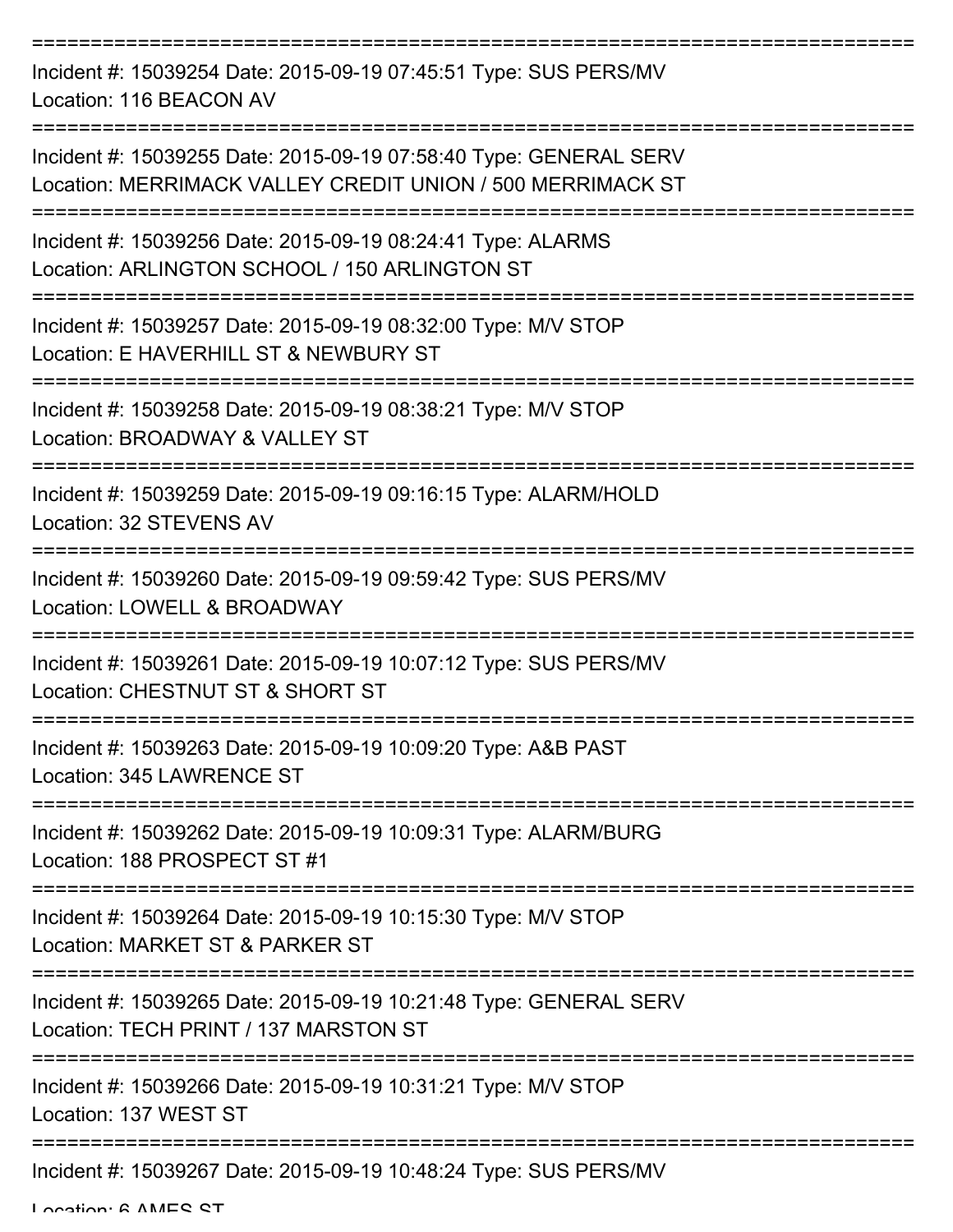| Incident #: 15039268 Date: 2015-09-19 10:58:43 Type: FIGHT<br>Location: 59 BRADFORD ST                   |
|----------------------------------------------------------------------------------------------------------|
| Incident #: 15039269 Date: 2015-09-19 10:59:05 Type: AUTO ACC/PI<br>Location: 11 BUSWELL ST              |
| Incident #: 15039270 Date: 2015-09-19 11:13:29 Type: INVESTIGATION<br>Location: 119 WOODLAND ST FL 3RD   |
| Incident #: 15039271 Date: 2015-09-19 11:20:29 Type: DOMESTIC/PROG<br>Location: 155 LAWRENCE ST FL 3RD   |
| Incident #: 15039272 Date: 2015-09-19 11:24:38 Type: CK WELL BEING<br>Location: DENNYS / 160 WINTHROP AV |
| Incident #: 15039273 Date: 2015-09-19 11:46:38 Type: M/V STOP<br>Location: COMMON ST & NEWBURY ST        |
| Incident #: 15039274 Date: 2015-09-19 12:02:10 Type: ALARM/BURG<br>Location: 23 CRESTSHIRE DR            |
| Incident #: 15039275 Date: 2015-09-19 12:11:16 Type: DOMESTIC/PAST<br>Location: 268 AMES ST              |
| Incident #: 15039276 Date: 2015-09-19 12:14:53 Type: AUTO ACC/NO PI<br>Location: 279 BROADWAY            |
| Incident #: 15039277 Date: 2015-09-19 12:15:34 Type: AUTO ACC/UNK PI<br>Location: 101 AMESBURY ST        |
| Incident #: 15039278 Date: 2015-09-19 12:22:32 Type: AUTO ACC/UNK PI<br>Location: 16 MT VERNON ST        |
| Incident #: 15039279 Date: 2015-09-19 12:30:02 Type: DOMESTIC/PROG<br>Location: 4 PLEASANT TER #1ST      |
| Incident #: 15039281 Date: 2015-09-19 12:35:50 Type: UNKNOWN PROB<br>Location: 25 JORDAN ST              |
| Incident #: 15039280 Date: 2015-09-19 12:36:50 Type: M/V STOP<br>Location: BROADWAY & HAVERHILL ST       |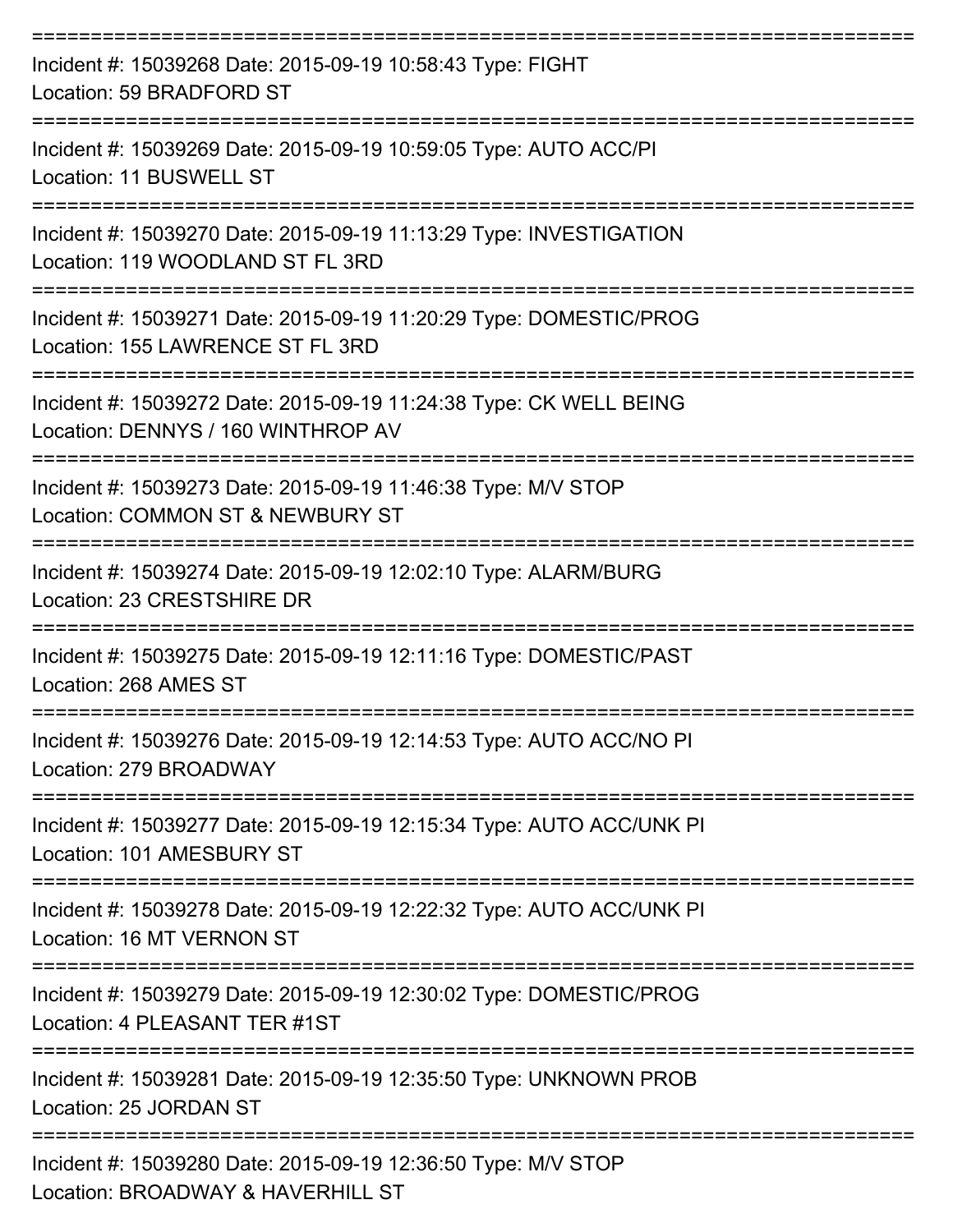| Incident #: 15039282 Date: 2015-09-19 12:48:21 Type: SPECIAL CHECK<br>Location: WEST STREET AUTO / 136 WEST ST                       |
|--------------------------------------------------------------------------------------------------------------------------------------|
| Incident #: 15039283 Date: 2015-09-19 12:54:55 Type: ALARM/HOLD<br>Location: 2 EVERETT ST                                            |
| Incident #: 15039284 Date: 2015-09-19 13:02:54 Type: AUTO ACC/PED<br>Location: AMESBURY ST & ESSEX ST                                |
| Incident #: 15039285 Date: 2015-09-19 13:05:05 Type: MAL DAMAGE<br>Location: 5 WHITMAN ST<br>.-------------                          |
| Incident #: 15039286 Date: 2015-09-19 13:22:00 Type: ALARM/BURG<br>Location: IGLESIA BATISTA BIBLICA / 3 GREEN ST                    |
| Incident #: 15039287 Date: 2015-09-19 13:33:50 Type: M/V STOP<br>Location: SOUTH BROADWAY                                            |
| Incident #: 15039288 Date: 2015-09-19 13:38:31 Type: SPECIAL CHECK<br>Location: DAISY STREET PARK / null                             |
| Incident #: 15039289 Date: 2015-09-19 13:43:07 Type: M/V STOP<br>Location: SOUTH ST & WEDGEWOOD RD                                   |
| Incident #: 15039290 Date: 2015-09-19 14:02:23 Type: SPECIAL CHECK<br>Location: MT. VERNON PARK / null                               |
| Incident #: 15039291 Date: 2015-09-19 14:24:11 Type: ALARMS<br>Location: 360 MERRIMACK ST                                            |
| Incident #: 15039292 Date: 2015-09-19 14:28:55 Type: ALARM/BURG<br>Location: SALVATION ARMY / 250 HAVERHILL ST                       |
| ------------------------------<br>Incident #: 15039293 Date: 2015-09-19 14:32:50 Type: AUTO ACC/NO PI<br>Location: 21 E HAVERHILL ST |
| Incident #: 15039294 Date: 2015-09-19 14:37:18 Type: SHOPLIFTING<br>Location: DEMOULAS MARKET / 700 ESSEX ST                         |
| Incident #: 15039295 Date: 2015-09-19 14:41:52 Type: GENERAL SERV<br>Location: 8 E HAVERHILL ST                                      |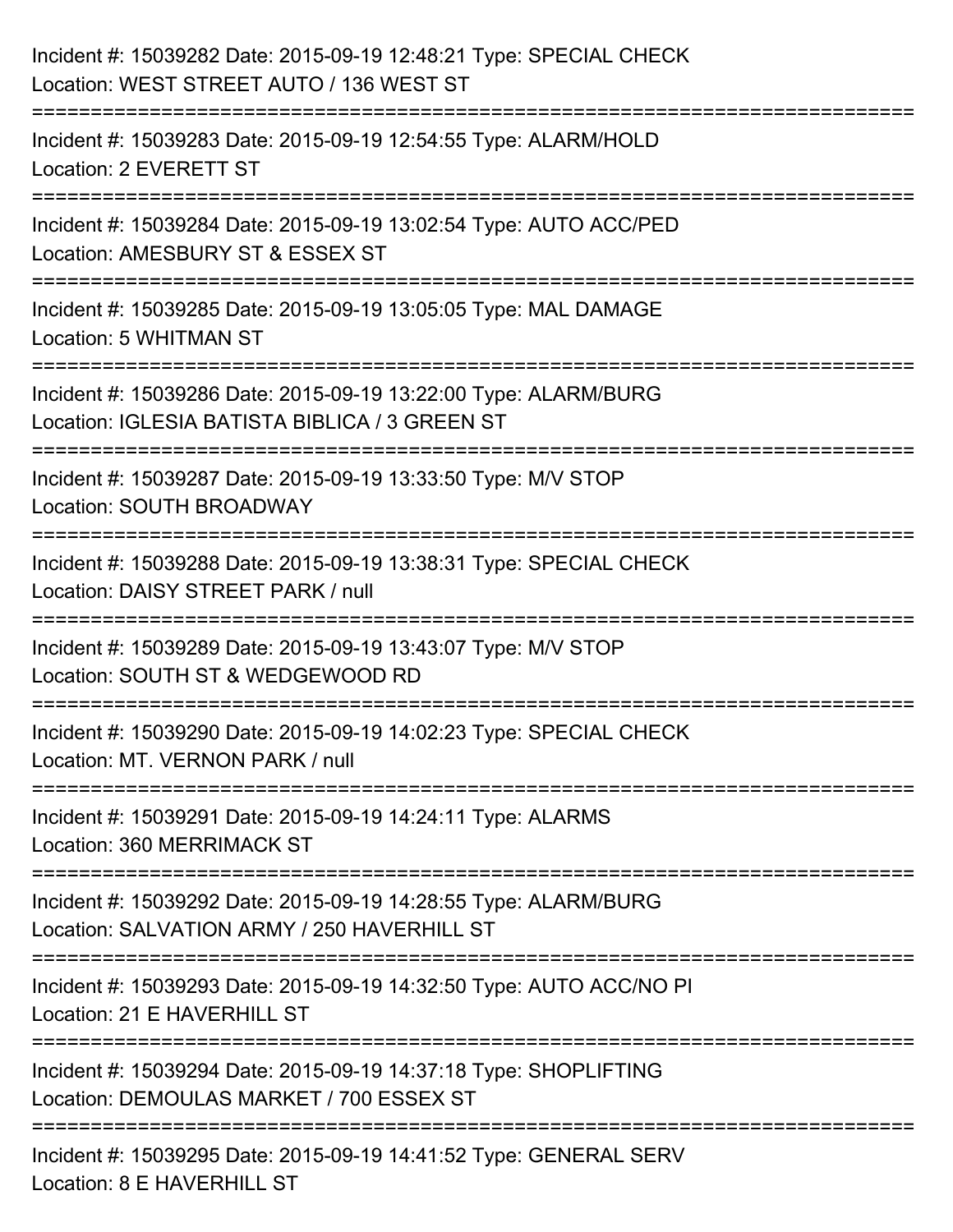| Incident #: 15039296 Date: 2015-09-19 14:51:28 Type: ALARM/BURG<br>Location: ARLINGTON SCHOOL / 150 ARLINGTON ST                    |
|-------------------------------------------------------------------------------------------------------------------------------------|
| Incident #: 15039297 Date: 2015-09-19 15:08:40 Type: ALARM/BURG<br>Location: HENNESSEY SCHOOL / 122 HANCOCK ST                      |
| Incident #: 15039298 Date: 2015-09-19 15:13:42 Type: ALARM/BURG<br>Location: J + J SUPER SUB / 277 MERRIMACK ST                     |
| Incident #: 15039299 Date: 2015-09-19 15:14:17 Type: SPECIAL CHECK<br>Location: PARK / null                                         |
| Incident #: 15039300 Date: 2015-09-19 15:15:52 Type: ANIMAL COMPL<br>Location: HAVERHILL ST & PROSPECT ST                           |
| Incident #: 15039301 Date: 2015-09-19 15:20:02 Type: HIT & RUN M/V<br>Location: S UNION ST & SALEM ST                               |
| Incident #: 15039302 Date: 2015-09-19 15:33:33 Type: INVESTIGATION<br>Location: 14 COLFAX AV                                        |
| :=============================<br>Incident #: 15039303 Date: 2015-09-19 15:43:28 Type: DISTURBANCE<br>Location: 800 ESSEX ST FL 2ND |
| Incident #: 15039304 Date: 2015-09-19 15:43:46 Type: M/V STOP<br>Location: METHUEN ST & UNION ST                                    |
| Incident #: 15039305 Date: 2015-09-19 15:52:09 Type: CK WELL BEING<br>Location: 72 WATER ST                                         |
| Incident #: 15039306 Date: 2015-09-19 16:03:00 Type: DOMESTIC/PAST<br>Location: 231 FERRY ST                                        |
| Incident #: 15039307 Date: 2015-09-19 16:06:31 Type: DOMESTIC/PROG<br>Location: 21 E HAVERHILL ST FL 3RD                            |
| Incident #: 15039308 Date: 2015-09-19 16:06:55 Type: ALARM/BURG<br>Location: 595 HAVERHILL ST                                       |
| Incident #: 15039309 Date: 2015-09-19 16:10:22 Type: M/V STOP<br>Location: BROADWAY & HAVERHILL ST                                  |

===========================================================================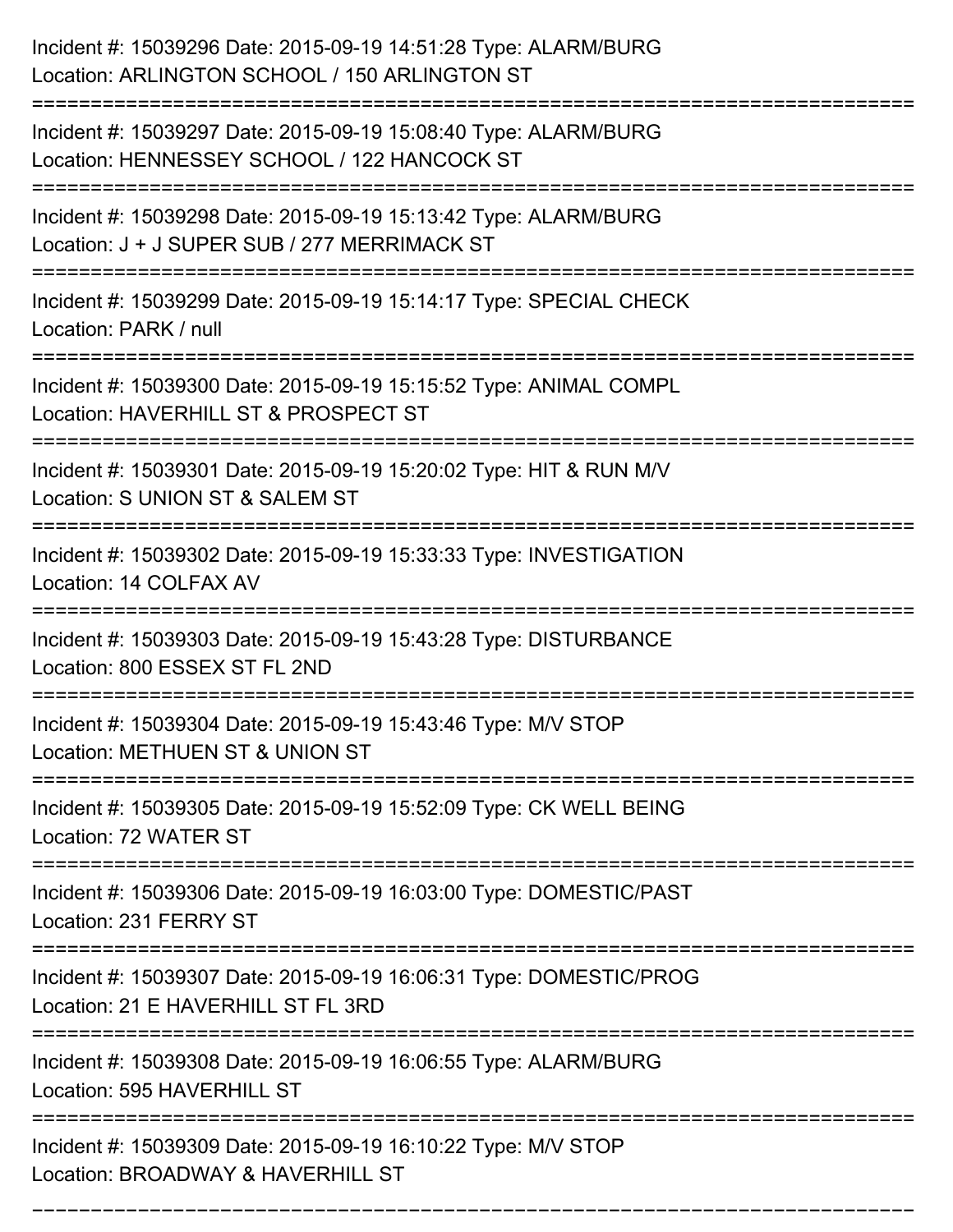| ====================================<br>------------------------------<br>============================ | Incident #: 15039310 Date: 2015-09-19 16:12:38 Type: AUTO ACC/NO PI<br>Location: 40 EVERETT ST                   |
|--------------------------------------------------------------------------------------------------------|------------------------------------------------------------------------------------------------------------------|
|                                                                                                        | Incident #: 15039311 Date: 2015-09-19 16:15:01 Type: ALARM/BURG<br>Location: ARLINGTON SCHOOL / 150 ARLINGTON ST |
|                                                                                                        | Incident #: 15039312 Date: 2015-09-19 16:19:15 Type: B&E/MV/PAST<br>Location: 32 LAWRENCE ST                     |
|                                                                                                        | Incident #: 15039313 Date: 2015-09-19 16:25:20 Type: NOISE ORD<br><b>Location: BUTLER ST</b>                     |
|                                                                                                        | Incident #: 15039314 Date: 2015-09-19 16:37:57 Type: DISTURBANCE<br>Location: BROADWAY & PARK ST                 |
|                                                                                                        | Incident #: 15039315 Date: 2015-09-19 16:41:29 Type: ALARM/BURG<br>Location: ARLINGTON SCHOOL / 150 ARLINGTON ST |
|                                                                                                        | Incident #: 15039316 Date: 2015-09-19 16:59:49 Type: NOISE ORD<br><b>Location: 21 PLEASANT TER</b>               |
|                                                                                                        | Incident #: 15039317 Date: 2015-09-19 17:11:14 Type: DRUG OVERDOSE<br>Location: 159 NEWBURY ST                   |
|                                                                                                        | Incident #: 15039318 Date: 2015-09-19 17:18:15 Type: LOUD NOISE<br>Location: 77 CROSS ST                         |
|                                                                                                        | Incident #: 15039321 Date: 2015-09-19 17:19:40 Type: SPECIAL CHECK<br>Location: N PARISH RD & PHILLIPS ST        |
|                                                                                                        | Incident #: 15039319 Date: 2015-09-19 17:19:57 Type: DISORDERLY<br>Location: 50 BASSWOOD ST                      |
|                                                                                                        | Incident #: 15039320 Date: 2015-09-19 17:21:11 Type: DOMESTIC/PROG<br>Location: 30 BELMONT ST                    |
|                                                                                                        | Incident #: 15039322 Date: 2015-09-19 17:25:23 Type: M/V STOP<br><b>Location: SHATTUCK ST</b>                    |
|                                                                                                        | Incident #: 15039323 Date: 2015-09-19 17:28:24 Type: LOUD NOISE<br>Location: 148 BUTLER ST                       |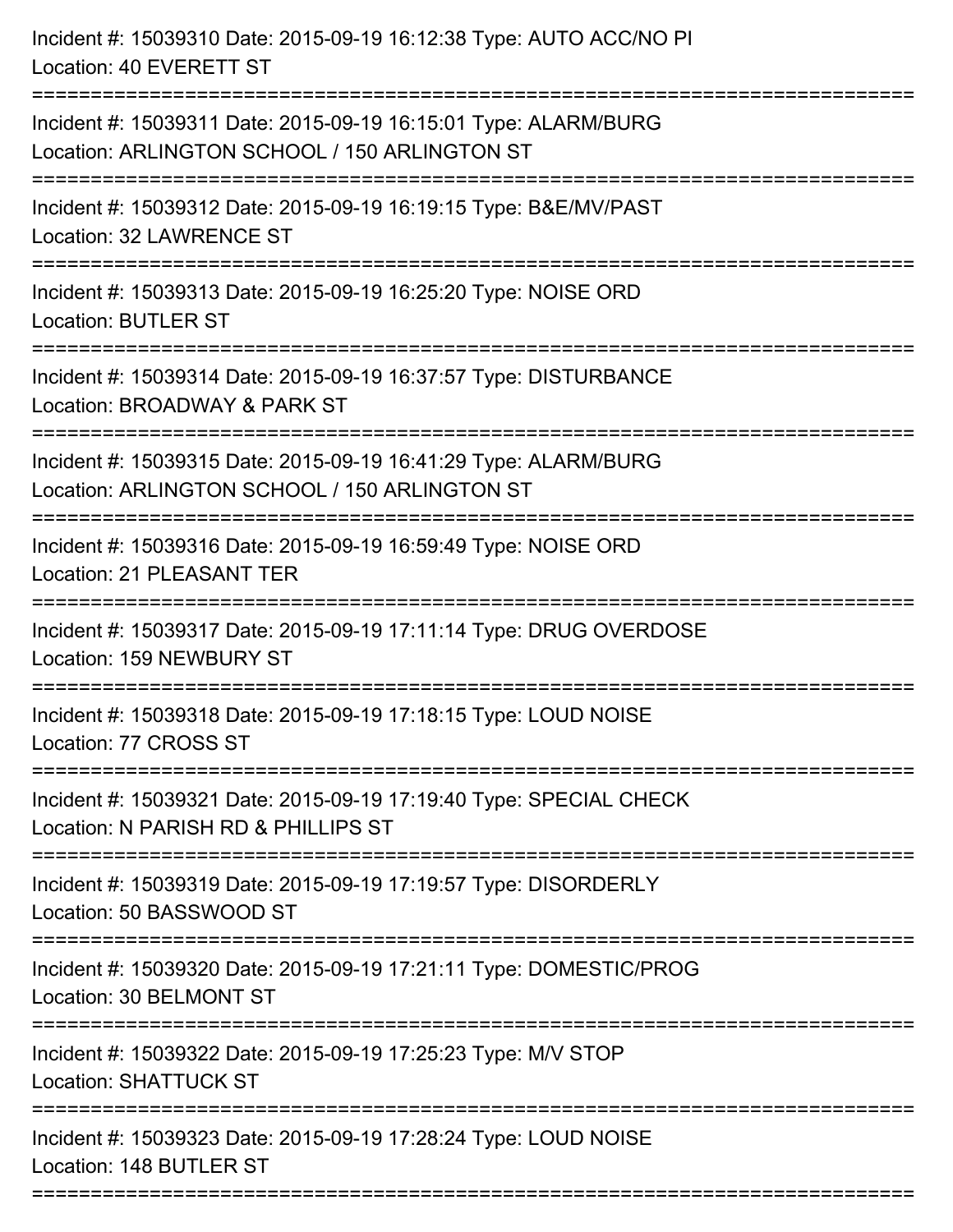Location: 66 ARLINGTON ST #3

| Incident #: 15039325 Date: 2015-09-19 17:42:25 Type: STOL/MV/PAS<br>Location: 224 BRUCE ST                      |
|-----------------------------------------------------------------------------------------------------------------|
| Incident #: 15039327 Date: 2015-09-19 17:44:04 Type: UNWANTEDGUEST<br>Location: 592 S UNION ST                  |
| Incident #: 15039326 Date: 2015-09-19 17:44:11 Type: NOISE ORD<br>Location: 146 MARGIN ST                       |
| Incident #: 15039328 Date: 2015-09-19 17:53:19 Type: DOMESTIC/PROG<br>Location: 21 SPRINGFIELD ST #2            |
| Incident #: 15039329 Date: 2015-09-19 18:00:45 Type: LOUD NOISE<br>Location: 115 JACKSON ST                     |
| Incident #: 15039330 Date: 2015-09-19 18:04:10 Type: M/V STOP<br>Location: ESSEX ST & MARGIN ST                 |
| Incident #: 15039331 Date: 2015-09-19 18:10:34 Type: DISORDERLY<br><b>Location: EMMETT ST</b>                   |
| Incident #: 15039332 Date: 2015-09-19 18:19:35 Type: M/V STOP<br>Location: N PARISH RD                          |
| Incident #: 15039333 Date: 2015-09-19 18:20:56 Type: SUS PERS/MV<br>Location: 28 MAGNOLIA ST                    |
| -------------------<br>Incident #: 15039334 Date: 2015-09-19 18:24:20 Type: M/V STOP<br>Location: 425 MARKET ST |
| Incident #: 15039335 Date: 2015-09-19 18:27:42 Type: NEIGHBOR PROB<br>Location: 71 MARKET ST                    |
| Incident #: 15039336 Date: 2015-09-19 18:42:21 Type: DISORDERLY<br>Location: MT VERNON PARK / MT VERNON ST      |
| Incident #: 15039337 Date: 2015-09-19 19:03:42 Type: MEDIC SUPPORT<br>Location: 240 LAWRENCE ST                 |
|                                                                                                                 |

Incident #: 15039338 Date: 2015 09 19 19:12:45 Type: ANIMAL COMPL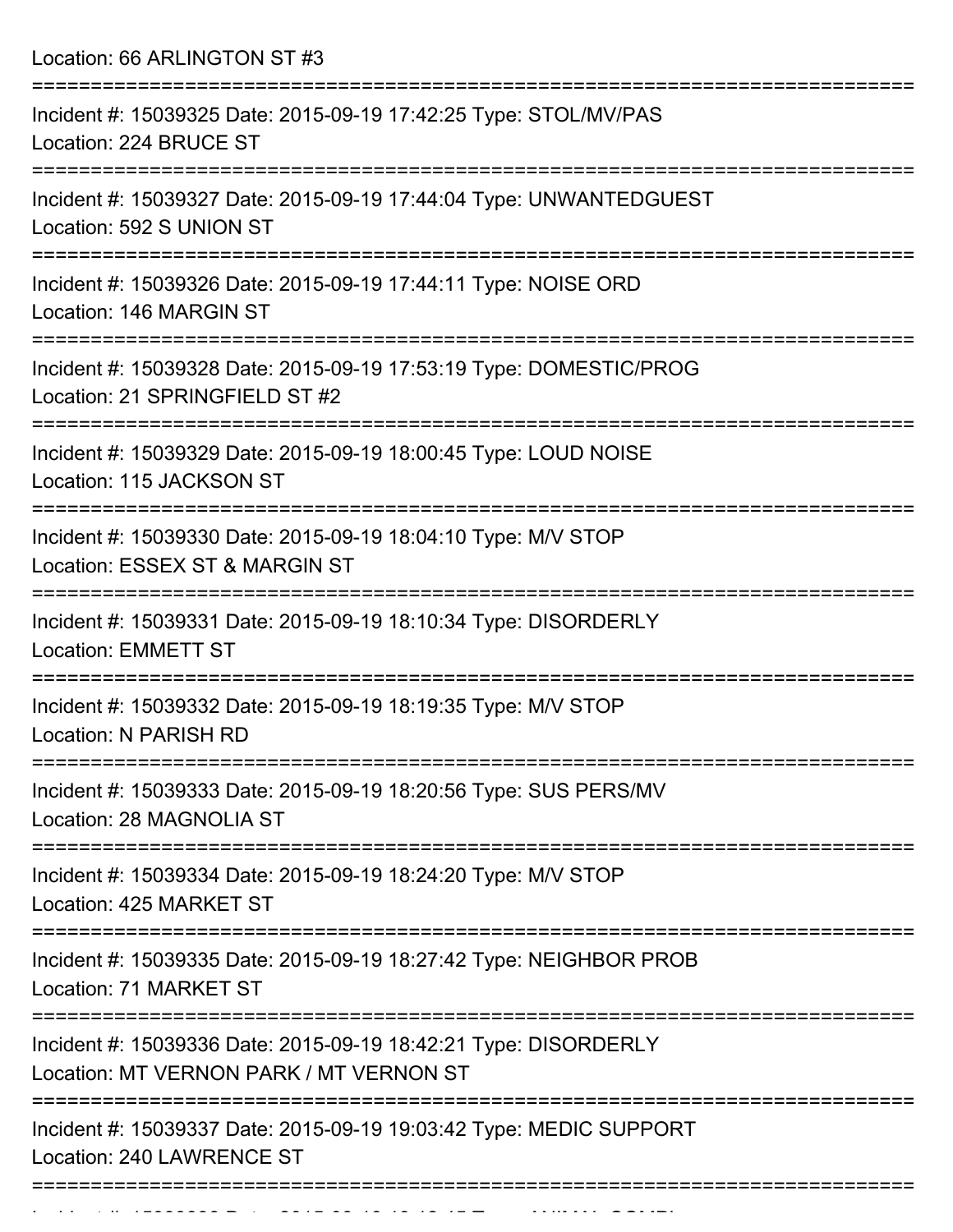| Location: 189 NEWBURY ST                                                                                                           |
|------------------------------------------------------------------------------------------------------------------------------------|
| Incident #: 15039339 Date: 2015-09-19 19:19:41 Type: DOMESTIC/PROG<br>Location: 216 WALNUT ST #1                                   |
| Incident #: 15039340 Date: 2015-09-19 19:28:24 Type: NOISE ORD<br>Location: 853 ESSEX ST                                           |
| Incident #: 15039341 Date: 2015-09-19 19:37:46 Type: LOUD NOISE<br>Location: 38 CAMBRIDGE ST                                       |
| Incident #: 15039342 Date: 2015-09-19 19:39:52 Type: M/V STOP<br>Location: FULTON ST & PROSPECT ST<br>====================         |
| Incident #: 15039343 Date: 2015-09-19 19:49:09 Type: GENERAL SERV<br>Location: BROADWAY & TREMONT ST                               |
| Incident #: 15039344 Date: 2015-09-19 19:56:33 Type: ALARM/BURG<br>Location: 112A E HAVERHILL ST<br>============================== |
| Incident #: 15039345 Date: 2015-09-19 20:02:08 Type: M/V STOP<br>Location: HAMPSHIRE ST & LOWELL ST                                |
| Incident #: 15039346 Date: 2015-09-19 20:05:55 Type: UNKNOWN PROB<br>Location: 48 HOLLY ST                                         |
| Incident #: 15039347 Date: 2015-09-19 20:07:26 Type: AUTO ACC/NO PI<br>Location: 247 PARK ST                                       |
| Incident #: 15039348 Date: 2015-09-19 20:09:52 Type: LOUD NOISE<br>Location: 50 VINE ST                                            |
| Incident #: 15039349 Date: 2015-09-19 20:11:16 Type: DOMESTIC/PROG<br>Location: 153 PROSPECT ST FL 3RD                             |
| Incident #: 15039350 Date: 2015-09-19 20:13:48 Type: HIT & RUN M/V<br>Location: HAMPSHIRE ST & PARK ST                             |
| Incident #: 15039351 Date: 2015-09-19 20:18:16 Type: DOMESTIC/PAST<br>Location: 401 CANAL ST                                       |
|                                                                                                                                    |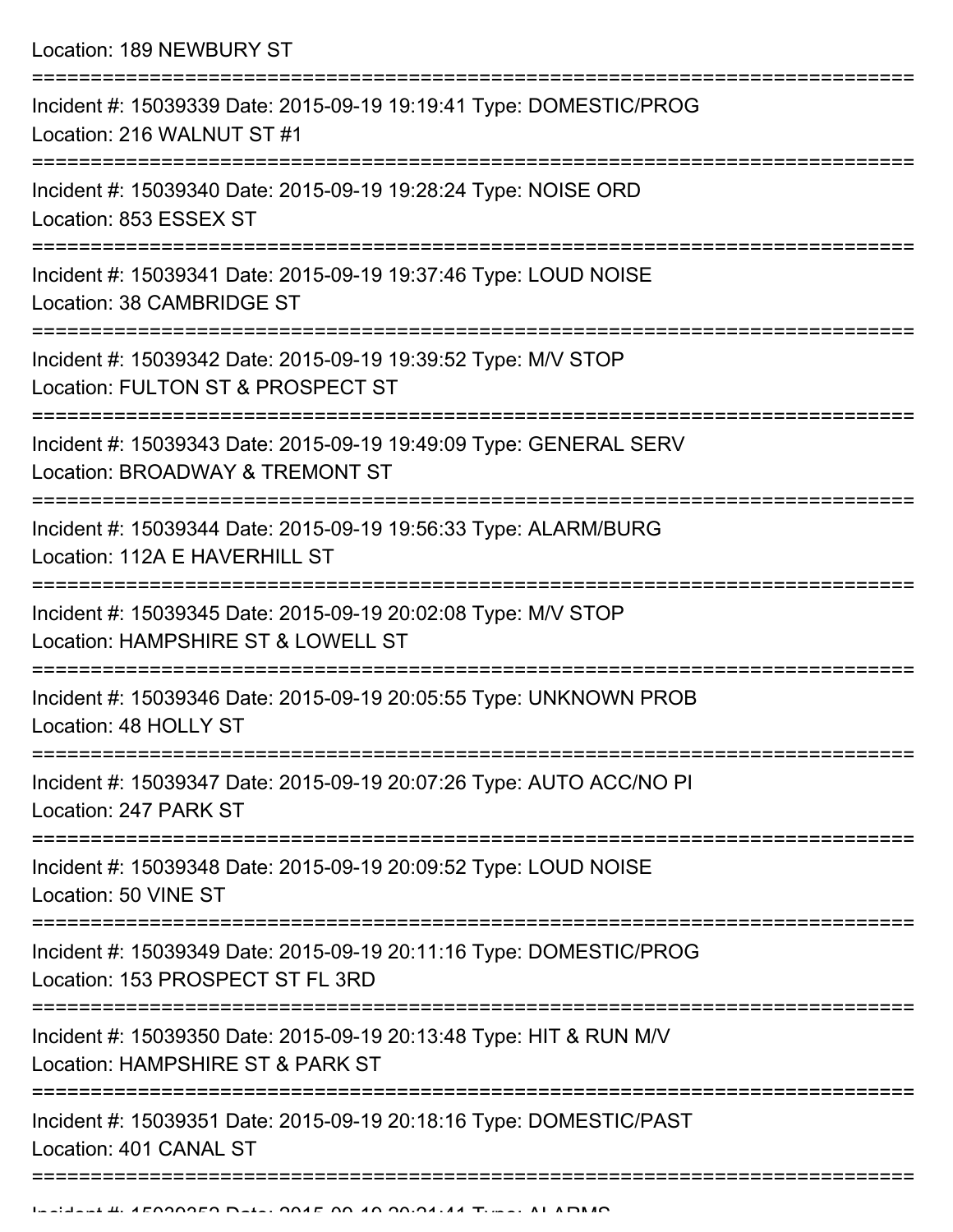| Location: 13 WOOD LN                                                                                     |
|----------------------------------------------------------------------------------------------------------|
| Incident #: 15039353 Date: 2015-09-19 20:34:36 Type: NOISE ORD<br>Location: 396 LOWELL ST                |
| Incident #: 15039354 Date: 2015-09-19 20:45:22 Type: NOISE ORD<br>Location: 34 E HAVERHILL ST            |
| Incident #: 15039355 Date: 2015-09-19 20:45:44 Type: DOMESTIC/PAST<br>Location: 5 BLASER CT              |
| Incident #: 15039358 Date: 2015-09-19 20:49:00 Type: DOMESTIC/PROG<br>Location: YMCA / 40 LAWRENCE ST    |
| Incident #: 15039356 Date: 2015-09-19 20:49:18 Type: ALARM/BURG<br>Location: 138 BROADWAY                |
| Incident #: 15039357 Date: 2015-09-19 20:49:58 Type: ALARM/BURG<br>Location: 95 SALEM ST                 |
| Incident #: 15039359 Date: 2015-09-19 20:53:03 Type: MV/BLOCKING<br>Location: JACKSON ST & MONTGOMERY ST |
| Incident #: 15039360 Date: 2015-09-19 20:53:36 Type: NOISE ORD<br>Location: 19 ACTON ST                  |
| Incident #: 15039361 Date: 2015-09-19 21:04:16 Type: MAL DAMAGE<br>Location: HAVERHILL ST & JACKSON ST   |
| Incident #: 15039362 Date: 2015-09-19 21:05:48 Type: DISORDERLY<br>Location: JACKSON ST & PARK ST        |
| Incident #: 15039363 Date: 2015-09-19 21:21:28 Type: LOUD NOISE<br>Location: 499 HAVERHILL ST            |
| Incident #: 15039365 Date: 2015-09-19 21:23:34 Type: LOUD NOISE<br>Location: 1 JASPER                    |
| Incident #: 15039364 Date: 2015-09-19 21:23:58 Type: DISORDERLY<br>Location: 77 S UNION ST               |
| $Incidont + 15030366$ Data: $2015.00$ , $10.21.26.38$ Tuno: ALADMC                                       |

Incident #: 15039366 Date: 2015-09-19 21:26:38 Type: ALARMS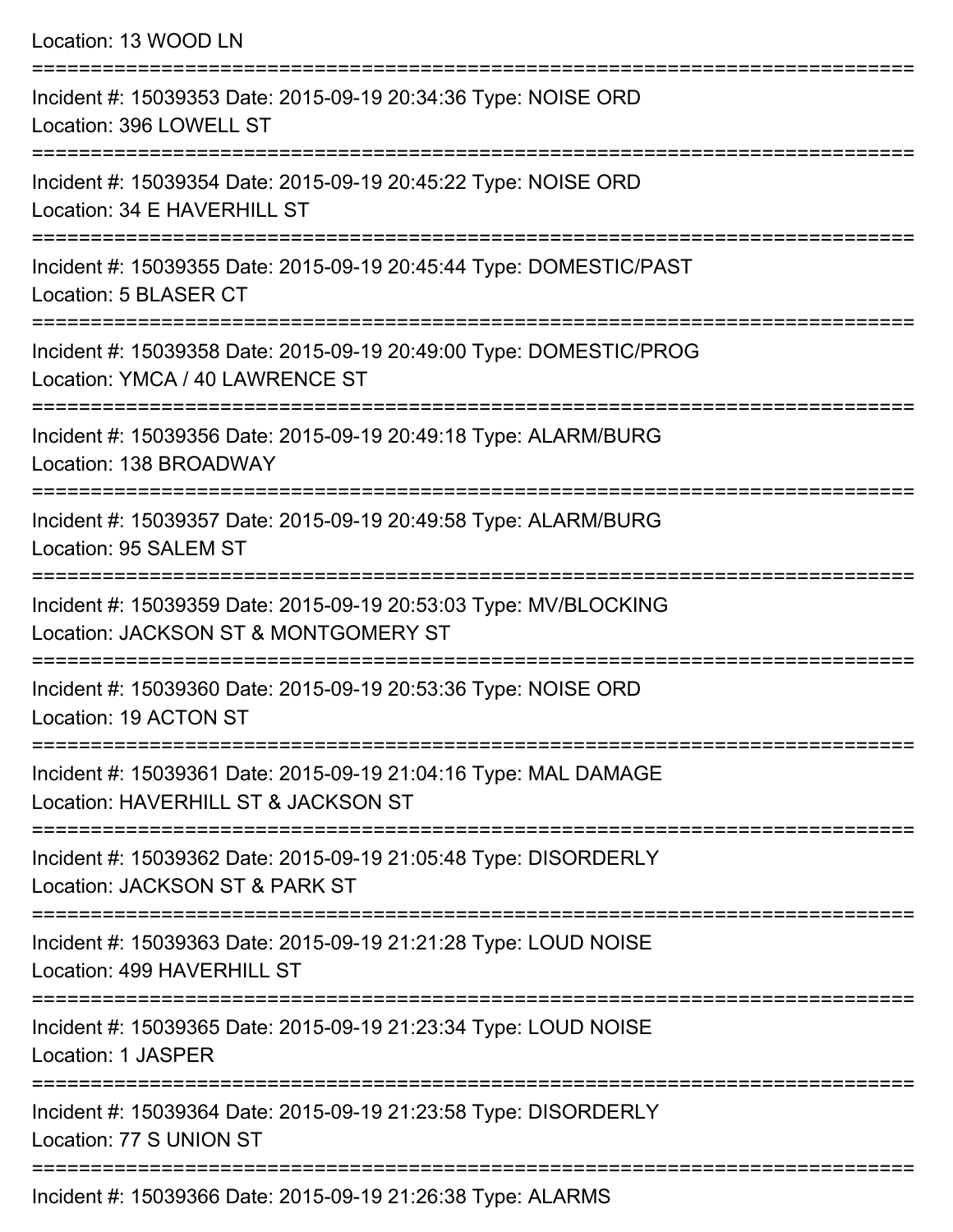| Incident #: 15039367 Date: 2015-09-19 21:29:46 Type: MAL DAMAGE<br>Location: SHOWCASE CINEMA / 141 WINTHROP AV<br>===================== |
|-----------------------------------------------------------------------------------------------------------------------------------------|
| Incident #: 15039368 Date: 2015-09-19 21:43:52 Type: NOISE ORD<br>Location: 77 CROSS ST                                                 |
| Incident #: 15039369 Date: 2015-09-19 21:45:34 Type: LOUD NOISE<br>Location: 396 LOWELL ST                                              |
| Incident #: 15039370 Date: 2015-09-19 21:45:44 Type: NOISE ORD<br>Location: 2 ACTON ST<br>----------                                    |
| Incident #: 15039371 Date: 2015-09-19 21:47:23 Type: CK WELL BEING<br>Location: 141 AMESBURY ST #508                                    |
| Incident #: 15039373 Date: 2015-09-19 21:47:28 Type: SUS PERS/MV<br>Location: 535 HAMPSHIRE ST                                          |
| Incident #: 15039372 Date: 2015-09-19 21:49:11 Type: LOUD NOISE<br>Location: 310 HOWARD ST                                              |
| Incident #: 15039376 Date: 2015-09-19 22:01:43 Type: LOUD NOISE<br>Location: 71 ELM ST                                                  |
| Incident #: 15039374 Date: 2015-09-19 22:02:01 Type: NOISE ORD<br>Location: 68 FOREST ST                                                |
| Incident #: 15039375 Date: 2015-09-19 22:02:20 Type: LOUD NOISE<br>Location: 48 HOLLY ST                                                |
| Incident #: 15039377 Date: 2015-09-19 22:04:40 Type: B&E/PROG<br>Location: 22 MAGNOLIA ST                                               |
| Incident #: 15039378 Date: 2015-09-19 22:04:56 Type: MAL DAMAGE<br>Location: KENDERICK ST & JACKSON ST                                  |
| Incident #: 15039380 Date: 2015-09-19 22:08:43 Type: NOISE ORD<br>Location: 1 MILL ST                                                   |
| Incident #: 15039379 Date: 2015-09-19 22:09:08 Type: NOISE ORD                                                                          |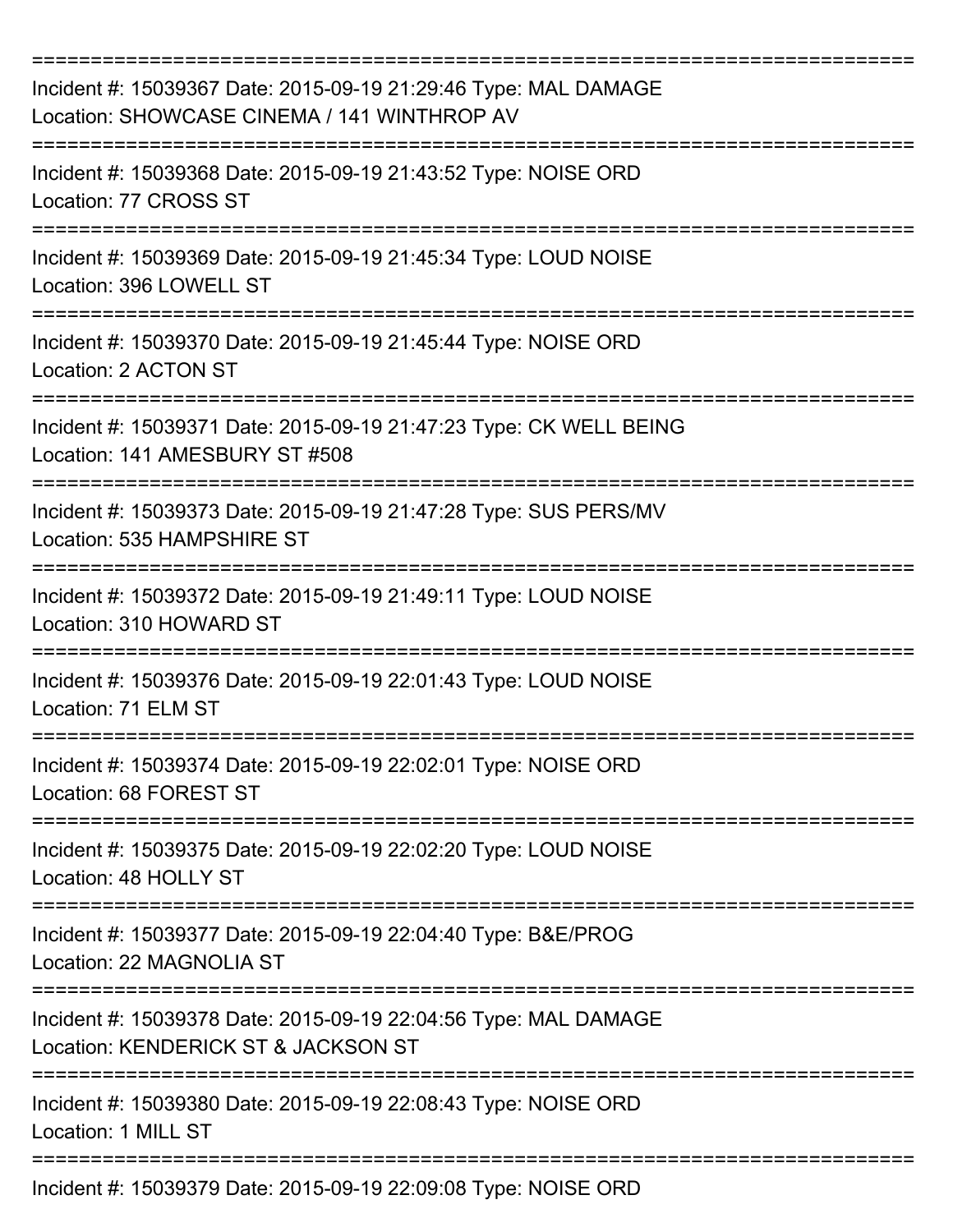| Incident #: 15039381 Date: 2015-09-19 22:09:30 Type: SUS PERS/MV<br>Location: BAILEY ST & SALEM                   |
|-------------------------------------------------------------------------------------------------------------------|
| Incident #: 15039382 Date: 2015-09-19 22:15:58 Type: MEDIC SUPPORT<br>Location: 164 EXCHANGE ST #2                |
| Incident #: 15039383 Date: 2015-09-19 22:19:01 Type: NOISE ORD<br>Location: 17 WALNUT ST                          |
| Incident #: 15039384 Date: 2015-09-19 22:20:11 Type: SUS PERS/MV<br>Location: JACKSON ST & MONTGOMERY ST          |
| Incident #: 15039385 Date: 2015-09-19 22:27:48 Type: LOUD NOISE<br>Location: 50 VINE ST                           |
| Incident #: 15039386 Date: 2015-09-19 22:37:34 Type: DISTURBANCE<br>Location: BROADWAY & PARK ST                  |
| Incident #: 15039387 Date: 2015-09-19 22:39:03 Type: DOMESTIC/PROG<br>Location: 34 SARGENT ST FL 2<br>=========== |
| Incident #: 15039388 Date: 2015-09-19 22:40:14 Type: MAL DAMG PROG<br>Location: 262 E HAVERHILL ST                |
| Incident #: 15039389 Date: 2015-09-19 22:41:34 Type: LOUD NOISE<br>Location: 38 CAMBRIDGE ST                      |
| Incident #: 15039390 Date: 2015-09-19 22:43:59 Type: LOUD NOISE<br><b>Location: WHITMAN ST</b>                    |
| Incident #: 15039391 Date: 2015-09-19 22:46:57 Type: MV/BLOCKING<br>Location: 17 KENDALL ST                       |
| Incident #: 15039392 Date: 2015-09-19 22:56:44 Type: MISSING PERS<br>Location: 15 CLINTON CT                      |
| Incident #: 15039393 Date: 2015-09-19 23:00:14 Type: NOISE ORD<br>Location: BERKELEY ST & HALL ST                 |
| Incident #: 15039394 Date: 2015-09-19 23:12:25 Type: LOUD NOISE                                                   |